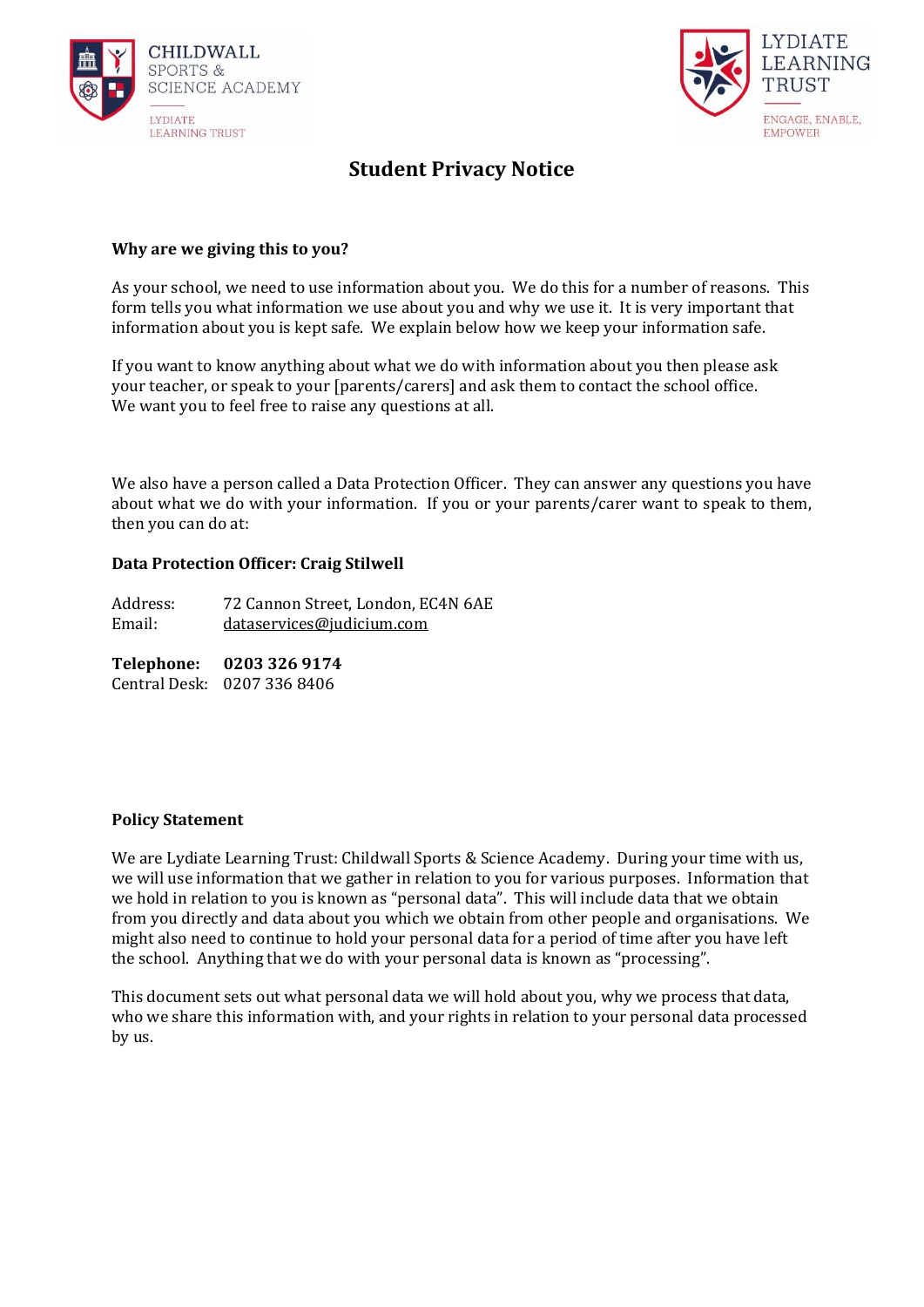# **What information do we use about you?**

| Name                             | Telephone and email<br>$\bullet$<br>contact details | Date of Birth                            |
|----------------------------------|-----------------------------------------------------|------------------------------------------|
| Address<br>$\bullet$             | Assessment<br>information                           | Details of<br>previous/future<br>schools |
| Unique pupil number<br>$\bullet$ | Behavioural<br>$\bullet$<br>information             | $L$ anguage $(s)$                        |
| Nationality<br>$\bullet$         | Country of birth                                    | Eligibility for free<br>school meals     |
| Photographs<br>$\bullet$         | Attendance<br>$\bullet$<br>information              | <b>CCTV</b> images                       |

We will collect, hold, share and otherwise use information about you set out in the boxes below:

We will also collect, hold, share and otherwise use some information about you which is special "special category personal data" and we will take extra care to make sure that this is kept safe:

| Racial or ethnic<br>origin      | Religious beliefs             | Special educational<br>needs and disability<br>information |
|---------------------------------|-------------------------------|------------------------------------------------------------|
| Medical / health<br>information | Genetic and<br>biometric data | Information relating<br>to keeping you safe                |
| Sexual life                     | Sexual orientation            | Dietary requirements                                       |

# **Where do we get this information from?**

We get this information from:

- You
- Your [parents/carers], and other children's [parents/carers]
- Teachers and other staff
- People from other organisations, like doctors or the local authority, for example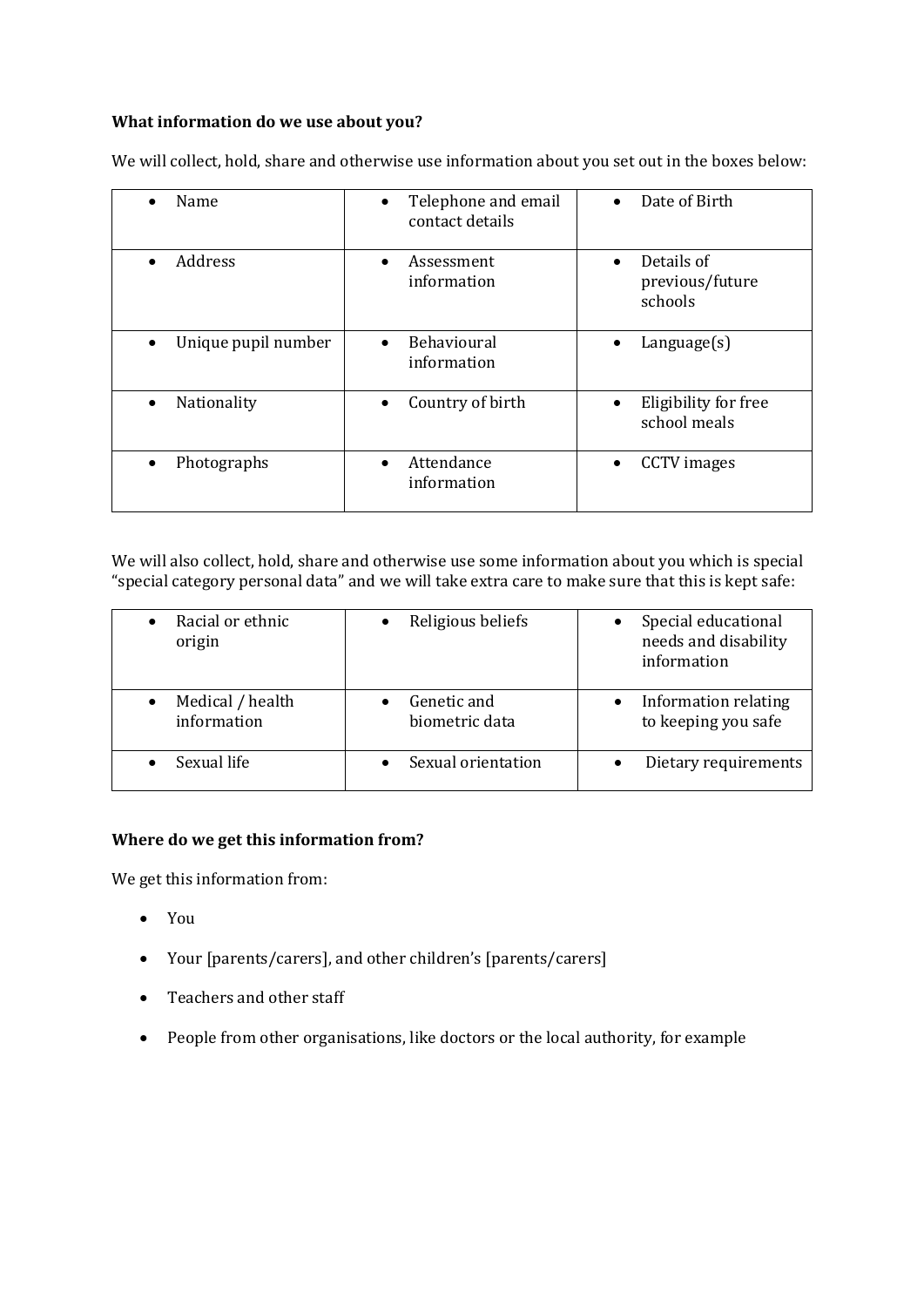# **Why do we use this information?**

We use this information for lots of reasons, including:

- To make sure that we give you a good education and to support you through this
- To make sure that we are able to address and support any educational, health or social needs you may have
- To make sure everyone is treated fairly and equally
- To keep you and everyone at Childwall Sports & Science Academy safe and secure
- To deal with emergencies involving you
- To celebrate your achievements
- To provide reports and additional information to your parents/carers

Some of these things we have to do by law. Other things we do because we need to so that we can run the school.

Sometimes we need permission to use your information. This includes taking pictures or videos of you to be used on our website or in the newspaper. Before we do these things we will ask you, or if necessary, your parent/carer for permission.

#### **Why do we use special category personal data?**

We may need to use the information about you which is special (mentioned above) where there is a specific interest to do so for example health and social care purposes or to provide you with equal opportunities and treatment. We will also use this information where you have given us permission to do so.

There may also be circumstances where we need to use your information in relation to legal claims, or to protect your vital interests and where you are unable to provide your consent.

#### **How long will we hold information in relation to our pupils?**

We will hold information relating to you only for as long as necessary. How long we need to hold on to any information will depend on the type of information. Where you change schools, we will usually pass your information to your new school.

#### **Who will we share pupil information with?**

We may be give information about you with:

- Other schools or educational institutions you may attend or require support from Local Authorities, to assist them in the exercise of their responsibilities in relation to education and training, youth support and safeguarding purposes
- The Department for Education as required by the law
- Contractors, to enable them to provide an effective service to us, such as school meal providers or external tutors